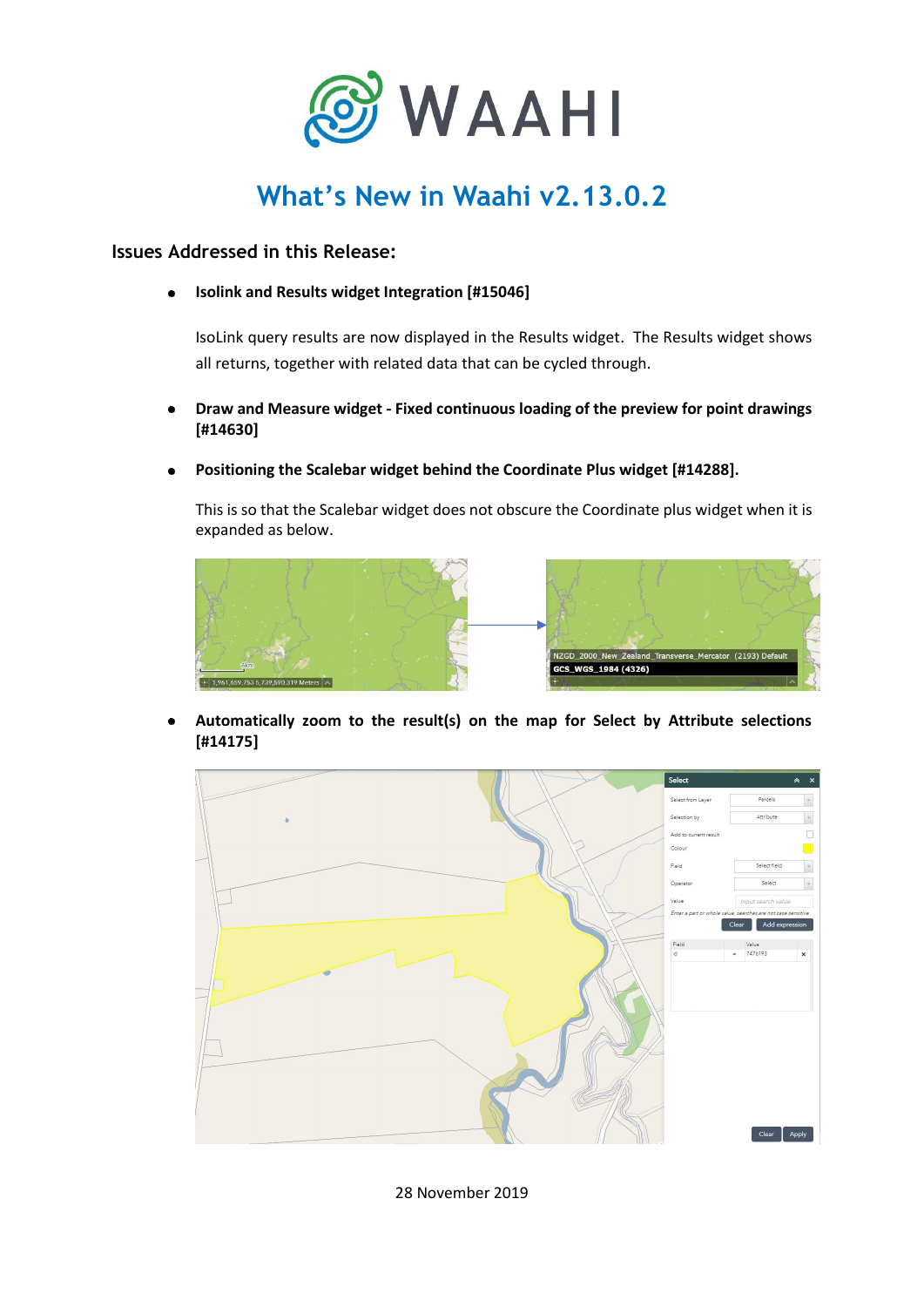**Share Plus widget - Share using Twitter now prepares a tweet with the link to the app [#14608]**

| Share a link with your followers              |                         |
|-----------------------------------------------|-------------------------|
| Map Share Waahi https://demo.gbs.kiwi/s/xMDI0 |                         |
|                                               |                         |
|                                               |                         |
| Phone, email or username                      | <b>Log in and Tweet</b> |

#### **New and enhanced widgets:**

**Results widget: Enhanced presentation of results when more than one layer is concerned [#14611].**

When a default layer to show results for wasn't specified in the widget's configuration, all layers with results will open in the dropdown menu where you choose what to view first. See how many results there are per layer in the brackets next to the layer name and flip through the layers and their results on the map.



28 November 2019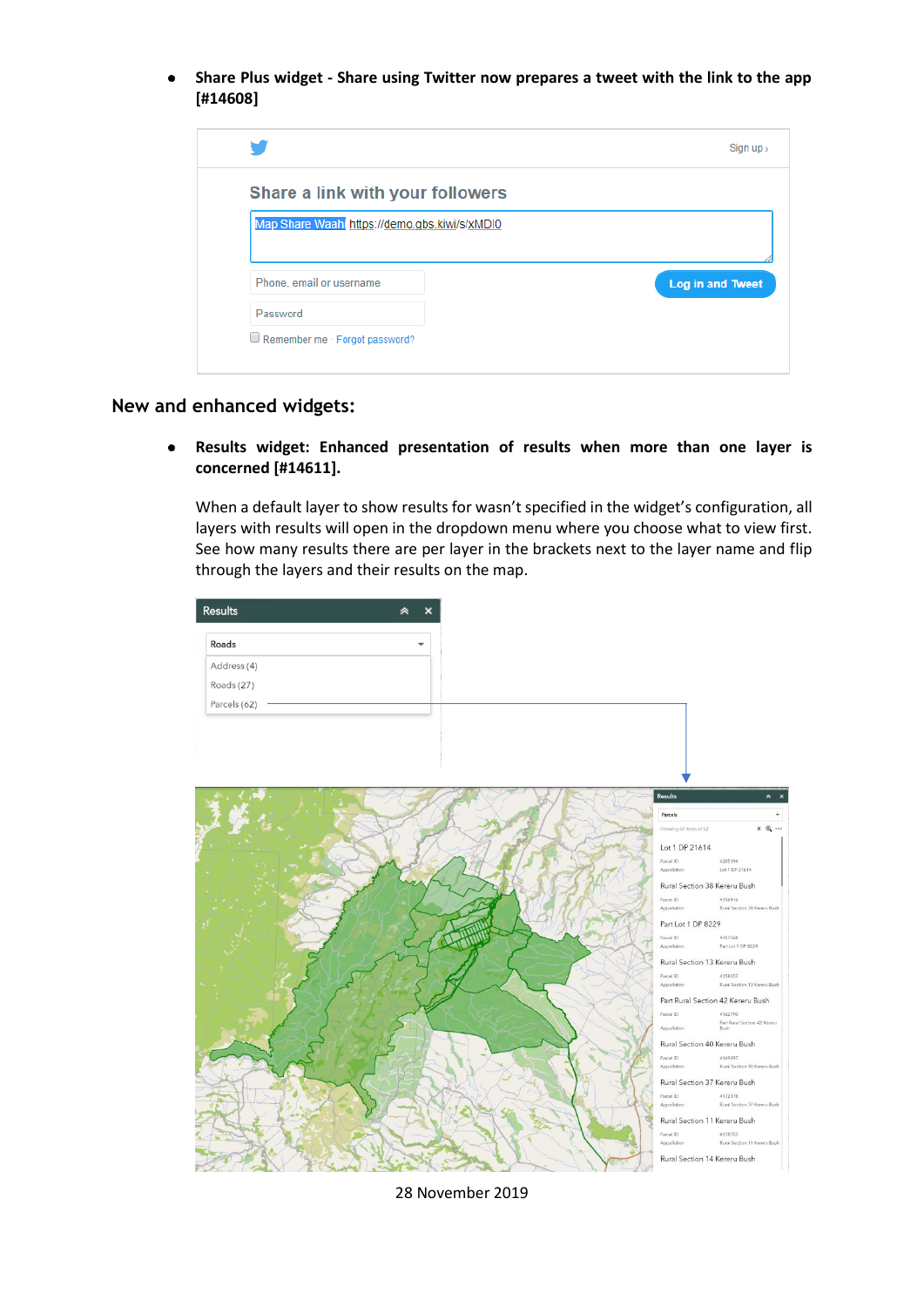#### **Enhanced Select Plus widget workflows [#12781]**  $\bullet$

Use an existing selection (for example, the Parcels layer selection below) to select features from a different layer (for example, where the Parcels layer selection intersects the road layer below).

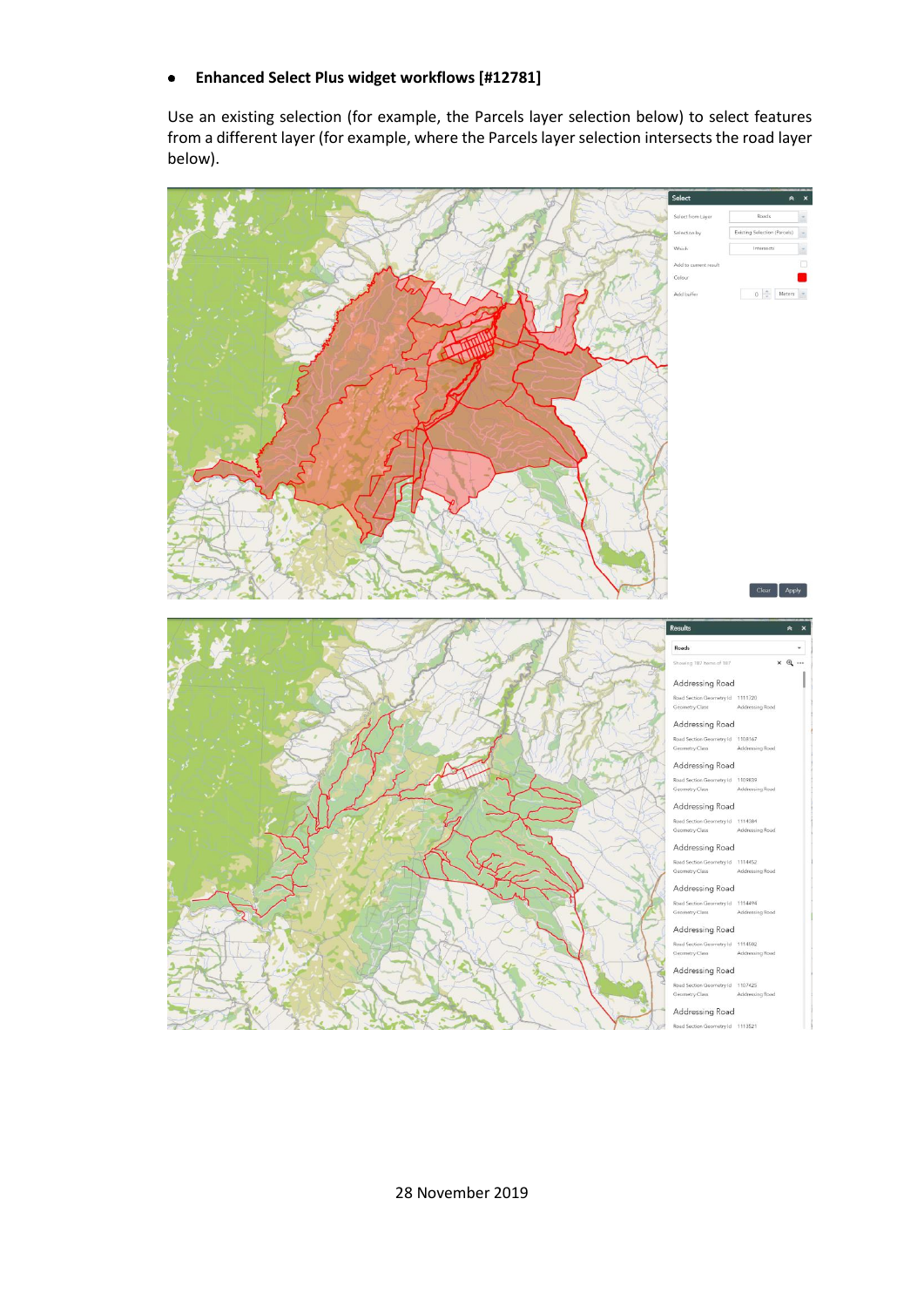### **New Elevation Profile widget [#14643]**

Please refer to the Admin Guide for a full description and explanation of this widget.



### **New Google Street View widget [#14699]**

Please refer to the Admin Guide for a full description and explanation of this widget.

| <b>Street View</b>                                                                                                                                                                                                                                                |  |
|-------------------------------------------------------------------------------------------------------------------------------------------------------------------------------------------------------------------------------------------------------------------|--|
| Click the Google Street View icon below to activate this<br>tool, then click on the map street location where you<br>want Google Street View to be opened. You might<br>need to enable pop-ups in your browser before Google<br>Street View will open on the map. |  |
|                                                                                                                                                                                                                                                                   |  |
|                                                                                                                                                                                                                                                                   |  |

### **Draw and Measure widget - Dynamically switches between measurement units based on measurement size [#14560]**

If the widget is configured to "Automatically Set Unit of Measurement", linear drawings made on the map will be measured in Meters until a distance greater than 100 meters is reached, then distance is measured in kilometre. Area measurements are done in Square Meters until an Area greater than 10 000 Squared meters is reached, then Area is measured in hectares.